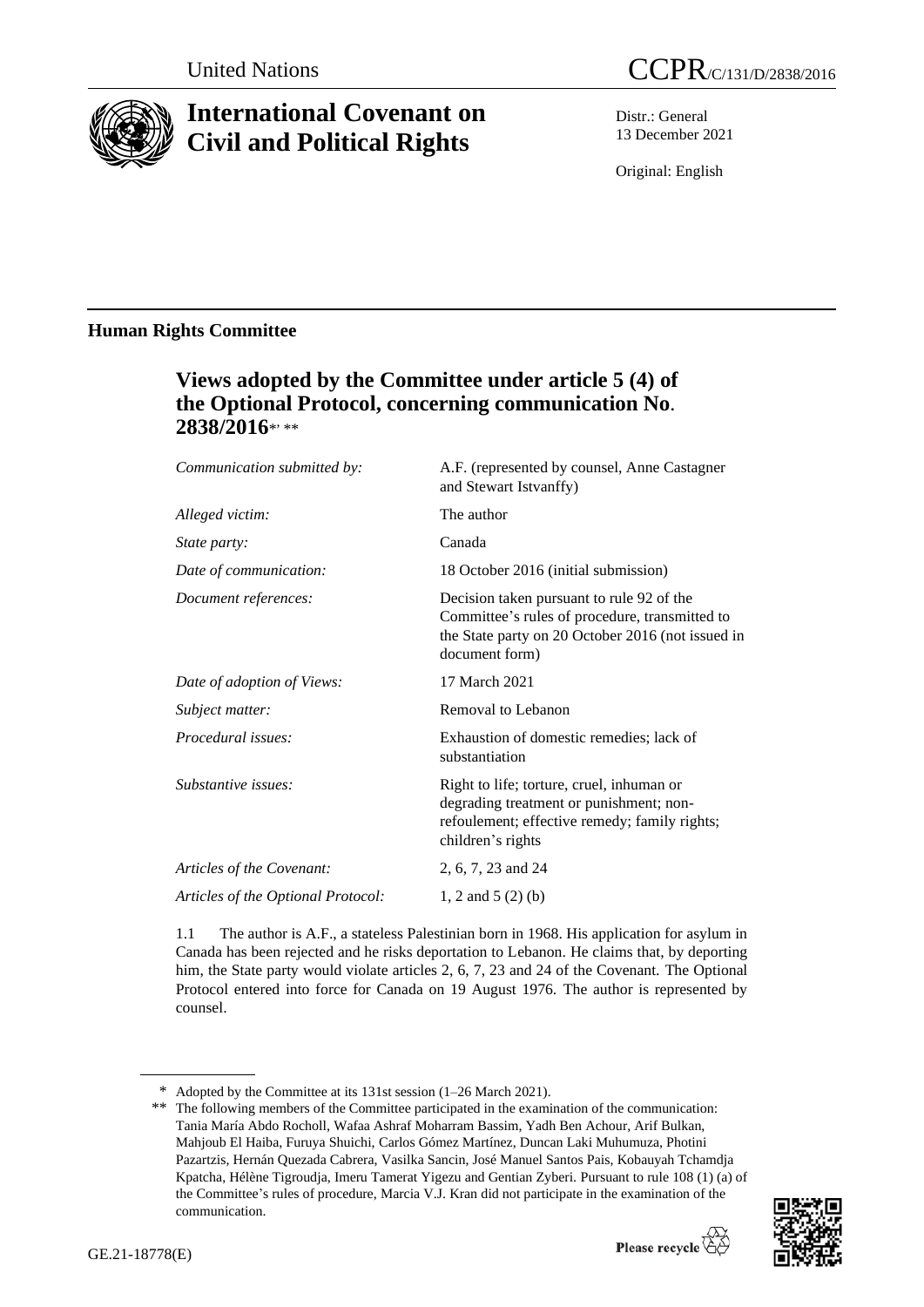1.2 On 20 October 2016, the Committee, acting through its Special Rapporteur on new communications and interim measures, requested the State party not to remove the author to Lebanon while his case is under examination.

### **Facts as submitted by the author**

2.1 The author is a stateless Palestinian who arrived in the United States of America in 1987 and obtained permanent residence there in 1991. Around 2003, he became an informant for the Federal Bureau of Investigation (FBI) as he speaks Arabic and could enter mosques without suspicion. As an informant, he became involved in investigations of Medicare fraud, which included an inquiry into the funding of Hizbullah. Through his testimony, he had a role in the conviction and deportation of members of Hizbullah from the United States. He was also involved in counter-terrorism operations and helped infiltrate extremist groups linked to jihadism.

2.2 The author claims that his identity was revealed when he testified in court in the above-mentioned investigations of Medicare fraud. He also claims that his collaboration with the FBI and his role in the conviction and deportation of members of Hizbullah became well known and would be enough to get him killed in Lebanon. After the deportation of members of Hizbullah, some of his family members in Lebanon received phone calls from people threatening to kill him. In May 2009, he found out that his residence status was going to be revoked following a minor criminal conviction that "lawyers for Hizbullah were able to use" to secure a deportation order. On 11 November 2009, fearing removal to Lebanon, he left the United States for Canada and applied for asylum there.

2.3 On 27 May 2011, the Immigration and Refugee Board of Canada dismissed his application for asylum because he had failed to submit evidence to corroborate his allegations. The Board also determined that the discrimination that he might suffer as a stateless Palestinian refugee in Lebanon would not amount to persecution. On 5 October 2011, the Federal Court of Canada rejected his application for leave to appeal.

2.4 The author notes that there was an attempt on his life in January 2014 in Montreal, Canada; an unknown person attacked him and attempted to cut his throat.<sup>1</sup> He also refers to a police report dated January 2016 about an attack against his family in Lebanon and statements from family members corroborating his claims.

2.5 After the rejection of his application for asylum, the author applied for permanent residence in Canada on humanitarian and compassionate grounds and for a pre-removal risk assessment. Both applications were rejected on 28 April 2014 by Citizenship and Immigration Canada. The Federal Court dismissed his applications for leave to appeal the decision on pre-removal risk assessment on 13 November 2014 and the decision on permanent residence on humanitarian and compassionate grounds on 9 December 2014.

2.6 In June 2016, the author filed a second application for a pre-removal risk assessment. A deportation date was subsequently scheduled for 24 August 2016. A request to stay the deportation was refused on 8 August 2016. The author sought leave to appeal the order of deportation before the Federal Court. He also filed a motion for a stay of deportation before the Federal Court, which dismissed it on 18 August 2016. On 24 August 2016, the Minister of Public Safety and Emergency Preparedness granted a stay of deportation for one month. Another deportation date was scheduled for 20 October 2016. On 6 October 2016, the author submitted an application for a temporary residence permit, which remained pending at the time of the submission of the communication.

# **Complaint**

3.1 The author submits that the decision of the State party to deport him to Lebanon violates his rights under articles 6 and 7 of the Covenant. He claims that Hizbullah is targeting him in Lebanon because of his support to the FBI and that there will be no protection for him there, given the prevailing impunity and lack of rule of law in Lebanon and the important

<sup>&</sup>lt;sup>1</sup> The author attached a copy of a police report on the incident.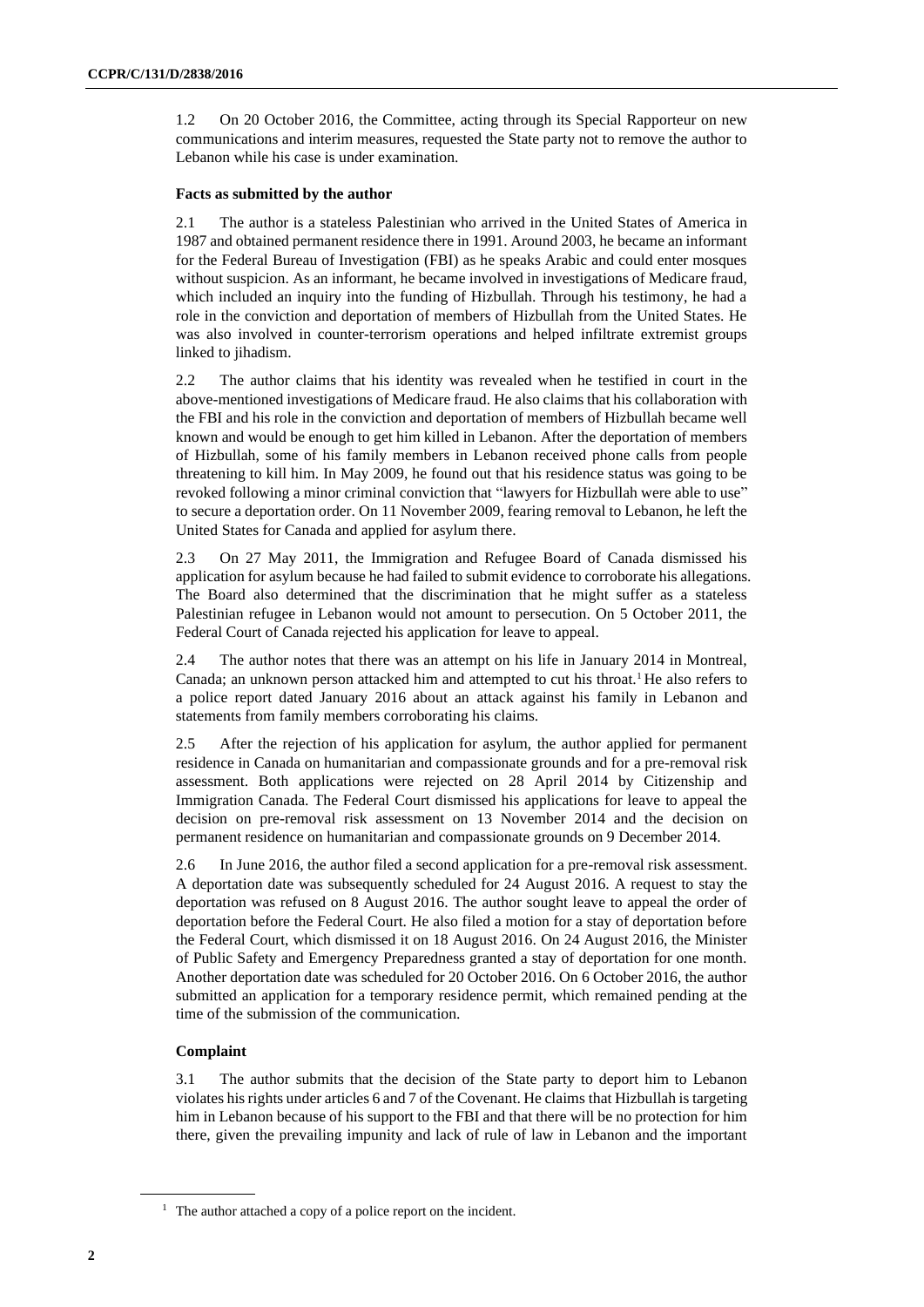role of Hizbullah in Lebanese politics. According to A.F., Hizbullah possesses a well-trained militia, controls large parts of the country and has the capacity to find and kill him anywhere.

3.2 The author refers to letters that he claims are from special agents with the FBI. One such letter, from P.T., dated 1 June 2016, describes the author's collaboration with FBI counter-terrorism operations in Houston, Texas, in the investigation of radical, violent and criminal Muslim and Arab groups. Additionally, he assisted its investigations into healthcare operations by providing information on criminal members of the Arab community, which led to several convictions for Medicare fraud, in part owing to his cooperation. P.T. states that A.F. has been threatened with serious bodily harm and that there would be a substantial risk to his life in Lebanon. The author asserts that the views of the FBI should be given proper weight and that it is extremely unusual for it to intervene as it has in this case.

3.3 The author adds that he is also in danger given the general situation in Lebanon for Palestinian refugees and the unrest in the country because of events in the Syrian Arab Republic, including activities of Islamic State in Iraq and the Levant (ISIL) and other extremist groups in Lebanon that would not tolerate his presence as he had served in the United States Navy and collaborated with the FBI.

3.4 The author also claims that the State party is in breach of his rights under articles 2 and 6 of the Covenant because the Canada Border Services Agency refused to stop his deportation, despite his pending application for a pre-removal risk assessment. He argues that his most recent application includes new evidence regarding the risk of deprivation of his life, liberty and security and that no prior decision has assessed such evidence. However, the officer charged with his deportation set the evidence aside without considering his application. The authorities of the State party have refused to examine the possible violation of his rights under articles 6, 7, 23 and 24 of the Covenant. He claims that the "unwillingness" to examine the claimed risk to his person violates the international obligations of the State party, given his grounds for fear of removal to Lebanon.

## **State party's observations on admissibility and the merits**

4.1 By a note verbale of 10 May 2017, the State party provided its observations on the admissibility and merits. It observes that that the author's applications are the same as those made in the domestic proceedings. A.F. claimed that while working in the ambulance sector in Houston, he became an informant for the FBI and was involved in investigations of Medicare fraud and counter-terrorism. He also claimed to have provided information about his two former employers in the ambulance sector, F. and M., who had ties to Hizbullah and Hamas, as well as M.'s cousins, A. and A., who also had ties to Hizbullah. He alleged that the evidence collected led to charges being laid against the four men in May 2007. Following their arrest, he received threats from people in the ambulance industry, who said that he would pay for his betrayal. In November 2008, after coming to an agreement with the prosecution, F. and M. were released and were deported. In addition, the author claimed a fear of being targeted because he would be viewed as a wealthy individual returning from North America, and because the general situation of Palestinian refugees in Lebanon put him at risk.

4.2 The State party observes that, on 27 May 2011, the Immigration and Refugee Board of Canada found that the author was not a refugee nor in need of protection and rejected his asylum application. The Board noted that A.F. had a hearing before it, had provided documentary evidence and had the opportunity to explain any inconsistencies. The Board found that he lacked credibility and that it was implausible that he could not provide any evidence, including any copies of documents that he had allegedly been required to sign stating that he had no ties to the FBI. It noted that he had continued to work in the ambulance sector in Houston and did not try to move or change his workplace after the release of F., M., A. or A. When asked what he did to protect himself, he responded that he had contacted his FBI liaison officer, who told him to keep his eyes open and to report any attempts to contact him. When the Board questioned why he did not move, he replied that he could be found anywhere within the United States. He also stated that he had received some indirect threats and that his mother had been threatened in Lebanon, although he provided no evidence. Responding to a question on F.'s ties to Hizbullah and M.'s ties to Hamas, he did not provide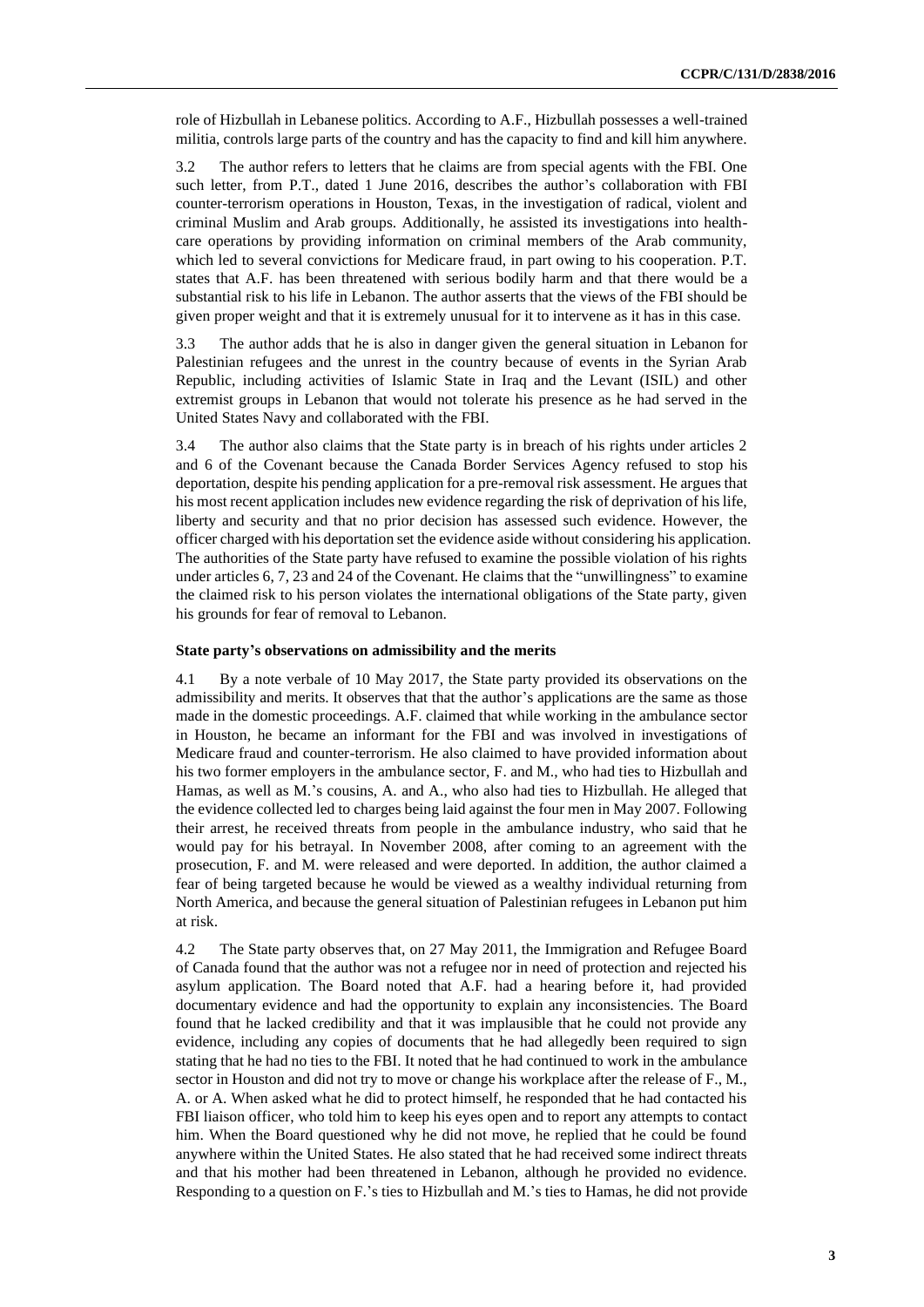any details other than that they supported the ideas of those organizations. He did not know whether F. was still in Lebanon and had heard that M. was now in South America.

4.3 The Board found that he had provided a very vague description of the threats received from F. and M. It did not believe his statement that he wanted to keep a low profile as a credible explanation of the fact that he did not move or change jobs after F., M., A. and A. were released. The Board considered that he had thought about moving to Canada only when his permanent residence status in the United States was at risk. It found that his application was not credible based on the lack of evidence of F.'s ties to Hizbullah, especially as the FBI had allegedly asked him to obtain information on those very ties. Finally, the Board held that any discrimination by the Lebanese authorities against Palestinian refugees does not amount to persecution. The Federal Court rejected his application for leave to commence judicial review of the Board's decision on 5 October 2011.

4.4 On 28 April 2014, the State party rejected the author's first application for a preremoval risk assessment. The officer in charge of the assessment noted that the author repeated many of his prior claims. In terms of new evidence, the officer considered an email from someone claiming to have introduced him to an FBI agent, M.T., who claimed that the author had helped get individuals connected to Hizbullah convicted. The officer accorded little probative value to the email, as it did not indicate the names of those convicted nor how they were connected to Hizbullah. The officer also considered an email from the author's sister, who claimed that his life was in danger and that the family had received death threats although she could not give details for security reasons. The officer considered that the email provided no information about who had made the threats, what was said, or when, and did not accept the stated fear of the author as an explanation for the lack of detail. Finally, the officer considered a letter from M.T., who claimed that he is an FBI agent, stating that the author had collaborated with him and that he believed that the author's life would be in danger in Lebanon. The officer accorded little probative value to the letter, noting that it did not provide the names of individuals who had allegedly threatened the author and did not specify how he had obtained information about the alleged threats. Moreover, the letter was undated and the original was not provided despite a specific request that it be presented.

4.5 The officer responsible for the pre-removal risk assessment found that the evidence provided did not demonstrate that F. and M. have ties to Hizbullah. The officer also considered articles and reports provided by the author and other sources on country conditions in Lebanon. The officer found that the author had not submitted any evidence demonstrating that returnees from North America are perceived as wealthy and are targeted. The officer also found that there was no information that the spill-over of the conflict in the Syrian Arab Republic into Lebanon put the author personally at risk. Finally, the officer concluded that discrimination against Palestinian refugees in Lebanon does not amount to persecution and that there was no evidence of a personal risk for the author. The Federal Court rejected the author's application to seek leave for judicial review of the decision on the pre-removal risk assessment on 12 November 2014.

4.6 The State party observes that the officer rejected the author's second application for a pre-removal risk assessment on 2 September 2016. The officer considered that the new evidence submitted did not demonstrate that the author would face risk of persecution in Lebanon. The officer found that the letter from P.T., dated 1 June 2016, gave no details about the alleged threats nor about the relationship between P.T. and the author. The officer also noted that the letter was a photocopy and that the author could not explain why he could not provide the original. Finally, the officer noted that the letter was addressed to an immigration officer but was sent to the author or his lawyer, and there was no proof of when or how the letter was received. The officer therefore determined that the letter should not be given strong probative value. The officer considered that the police report of an attack on him by a stranger for an unknown reason was not linked to the situation in the United States or in Lebanon. The officer further considered that the police report on an attack on the author's family in Lebanon did not mention him nor did it say that the incident was linked with a violent or extremist group. The author's sister confirmed his account, but her letter lacked specific details, was undated and was very general in nature. The officer also found that the country conditions in Lebanon, including discrimination against Palestinians, did not amount to a personal risk of persecution for the author.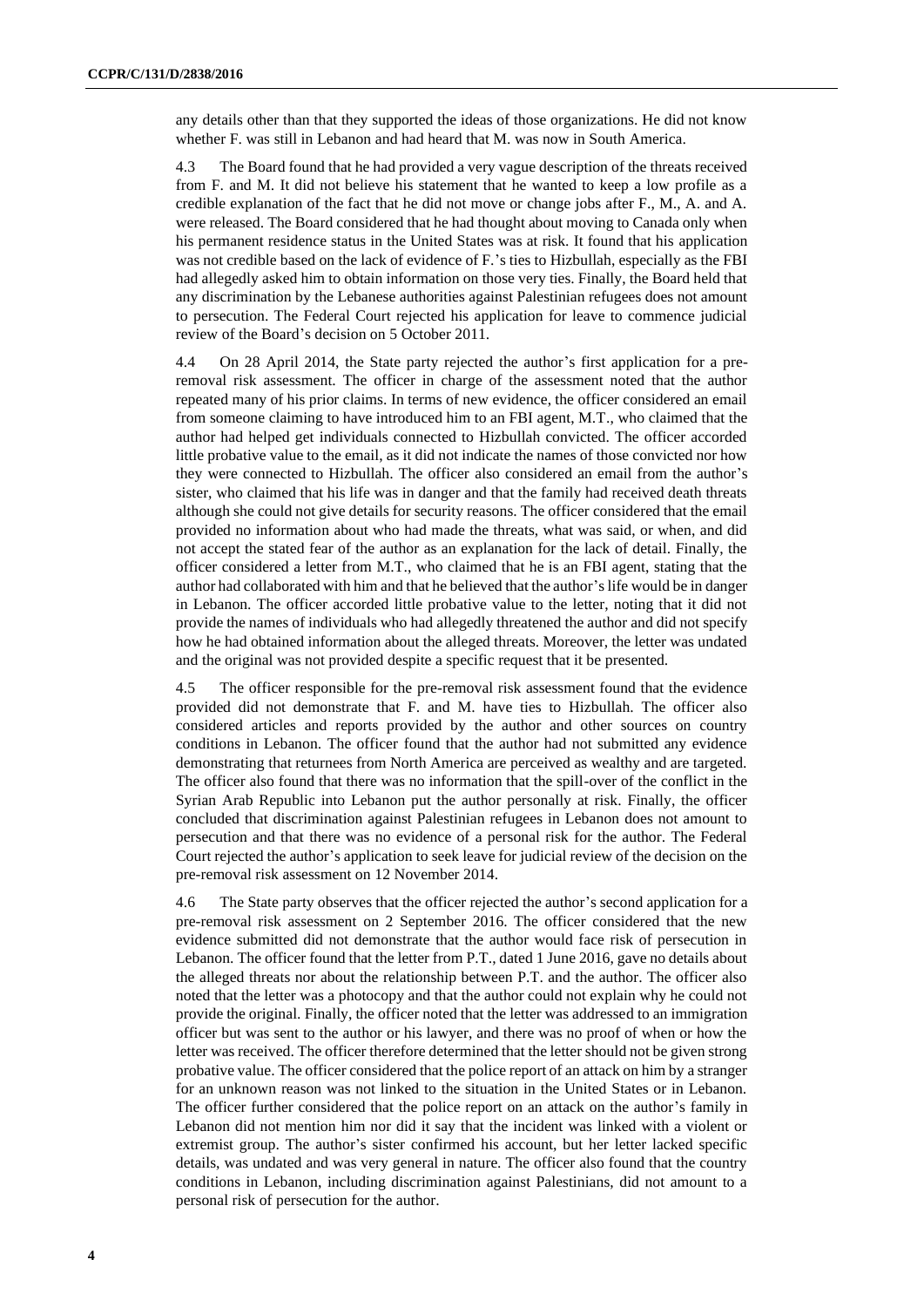4.7 The State party further observes that the author's application for permanent residence on humanitarian and compassionate grounds was rejected on 28 April 2014 in the absence of unusual or undeserved hardship to him if he had to apply for permanent residence abroad. Furthermore, the officer charged with the application was unable to assess the best interests of the child of the author in the United States due to the lack of information or evidence about her. The officer found that the author had insufficient financial support for his establishment in Canada and that his family in Lebanon could provide him with support upon his return. Reports on country conditions did not lead to a different conclusion. His application for leave to seek judicial review of the decision was denied on 9 December 2014.

4.8 The State party observes, moreover, that the author's request for a deferral of his removal was denied by an officer of the Canada Border Services Agency. Leave to seek judicial review of this decision was denied on 22 November 2016. His application for a judicial stay of removal was denied by the Federal Court on 18 August 2016.

4.9 The State party submits that the communication is inadmissible under article 5 (2) (b) of the Optional Protocol, as the author's application for leave to judicially review the decision on his second application for a pre-removal risk assessment remains pending. Thus, he has not exhausted domestic remedies. The State party observes that the grounds for review in subsection 18.1(4) of the Federal Courts Act cover all substantive ways in which a decision could potentially be reviewed in any context and that the Federal Court would necessarily review the claim of fear of return. The Court will grant leave to appeal if it finds an error of law or unreasonable finding of fact and may order a redetermination. The State party argues that its approach to reviewing administrative decision-making is fair and effective and in line with jurisprudence of the European Court of Human Rights on the judicial review of the reasonableness of deportation decisions.<sup>2</sup>

4.10 The State party submits that the author's claims under articles 2, 23 and 24 are inadmissible as insufficiently substantiated under articles 1 and 2 of the Optional Protocol and rule 96 (b)<sup>3</sup> of the Committee's rules of procedure. It argues that he has not clearly stated what violations of article 2 of the Covenant have occurred and that the multiple domestic procedures that considered his claims were not arbitrary and did not lead to a denial of justice. It further observes that he has not provided any information, evidence or arguments of how his deportation may impact his family relationships pursuant to article 23 of the Covenant, nor has he explained how the protection of his daughter in the United States would be impacted under article 24 of the Covenant.

4.11 The State party also submits that the author's claims under articles 6 and 7 of the Covenant are insufficiently substantiated, arguing that he has not established any basis upon which Hizbullah or any other entity in Lebanon would target him personally. The State party argues that he has not demonstrated how restrictions on property ownership and employment, which are general for Palestinian refugees in Lebanon, would amount to a personal risk of a violation of his rights under articles 6 and 7 of the Covenant. Multiple domestic authorities determined that such restrictions do not amount to persecution. In Lebanon, the author lived in a city rather than a refugee camp and his sister continues to live and work there. Furthermore, the author possesses documentation.

4.12 The State party argues that the author has failed to demonstrate a personal vulnerability to irreparable harm in Lebanon. The events of reference occurred in the United States from 2004 until 2008. The alleged threats relating to his claimed collaboration with the FBI were considered vague by the Board. Even assuming that the threats took place, he has not shown any ties between F. and M. and Hizbullah and has presented no credible evidence that he is a specific target of Hizbullah or any other entity in Lebanon. Furthermore, he was able to live and work without harm in the United States from his arrival in 1987 until his departure in 2009 and did not explain why he was not targeted during that period of time if he is allegedly a target of Hizbullah.

<sup>2</sup> European Court of Human Rights, decision of 7 July 1989 in the matter of *Soering v. the United Kingdom*; and decision of 30 October 1991 in the matter of *Vilvarajah and Others v. the United Kingdom*.

<sup>3</sup> Rule 99 (b) as of January 2021.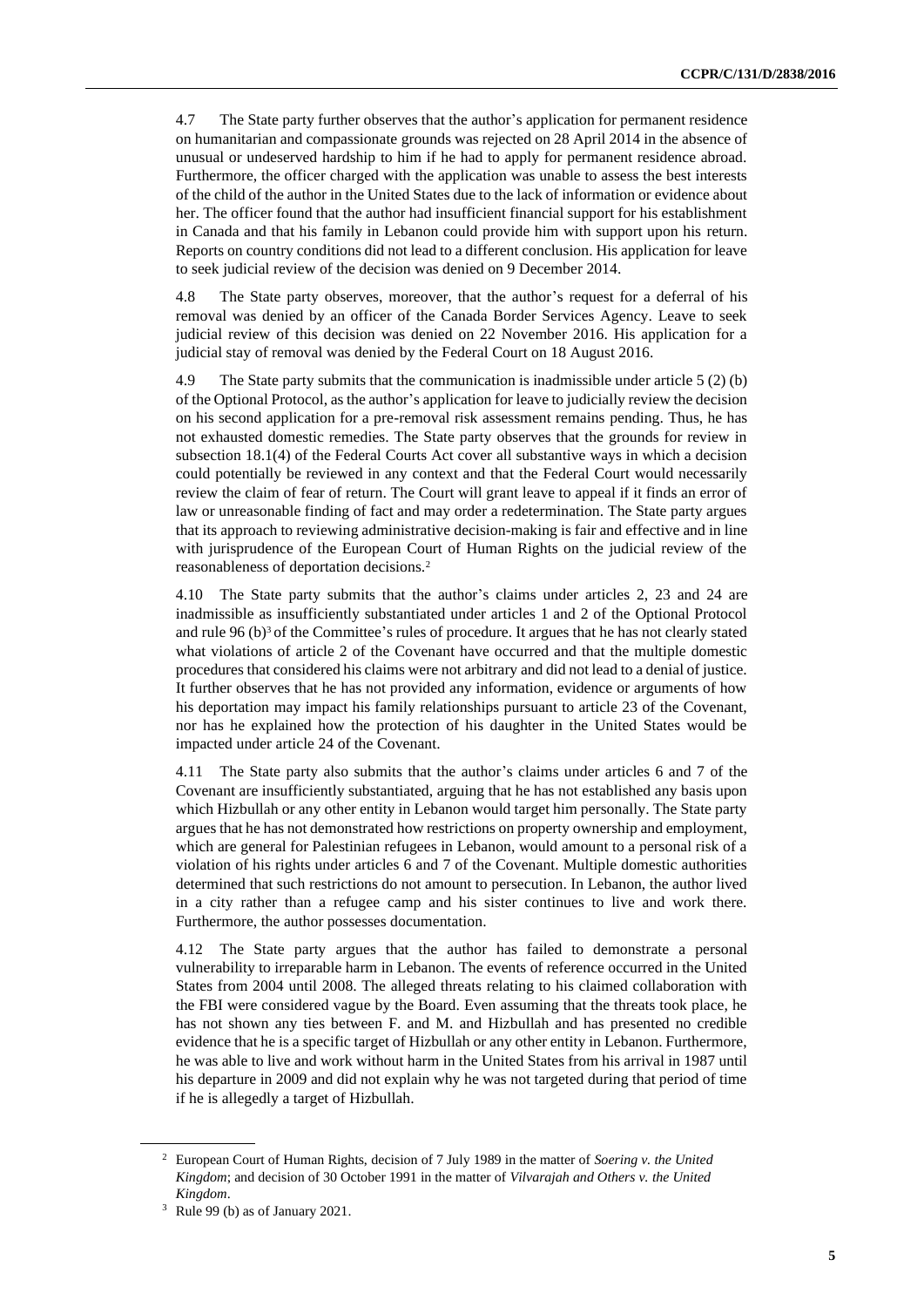4.13 Moreover, the author sought refugee status only after his residence status in the United States was put at risk. Reiterating the reasoning and findings of its authorities (paras. 4.1–4.4 above), the State party observes that the evidence presented before the Committee is the same as the evidence submitted domestically, which was considered insufficient to find a personal risk of irreparable harm upon return to Lebanon. The State party argues that the Committee should give significant weight to the findings of its decision makers as the author had the benefit of multiple fair and independent assessments of his claims.

4.14 On the same grounds, the State party submits that the author's claims should be considered to be without merits, in the event that the Committee decides to admit them.

## **Author's comments on the State party's observations on the merits**

5.1 In his comments dated 31 October 2018, the author reiterates his claims and refers to the hearing of his motion for a stay of the deportation on 16 August 2016 before the Federal Court. He claims that the hearing was "extremely biased" and that the Court rendered a judgment that refuses to deal with the evidence presented. He claims that he was not deported a few days later because the Ministry of Public Safety contacted the FBI in Houston, which confirmed that the letter of 1 June 2016 was real and that they strongly believed that it would be dangerous for him in Lebanon.

5.2 The author notes that his application for a temporary residence permit was denied, as was his second application for a pre-removal risk assessment. He submits that the latter decision is perfunctory, does not deal with the evidence and shows a lack of access to a legal recourse under article 2, read together with articles 6 and 7 of the Covenant. He asserts that the judge who heard the case "does not really believe" in the Canadian Charter of Rights and Freedoms nor in the rights of immigrants and refugees. The judge who heard his case was the same one who had refused his stay of deportation in 2016. However, said judge rejected a request for recusal based on a reasonable apprehension of bias. The judge refused to acknowledge the importance of the Committee's interim measures request or to understand the context of the case and the level of danger for the author, and thus the need to hold a fair hearing. The author asserts that the hearing was "a travesty of justice" and resulted in a judgment that gives no importance to any of the evidence.

5.3 The author notes that the State party has been the object of several international decisions raising the lack of effectiveness of the pre-removal risk assessment procedure in enforcing respect for its international human rights obligations. Several of those decisions also address deficiencies in decisions on judicial review by the Federal Court. He claims that the underlying problem of the ineffectiveness of the pre-removal risk assessment review is a lack of political will of the executive to establish a way to correct mistakes in asylum cases, resulting in a refusal to consider new evidence.

5.4 The author questions the conclusion of the domestic authorities of the absence of a link between the attack in Montreal and his problems in Lebanon, given his claims. He has no known enemies in Canada, although there is "abundant proof" of threats to his life from Hizbullah in Lebanon. Thus, it is reasonable to infer that the attacks on himself and on his family are related to the threats.

5.5 The author asserts that the letters from the FBI clearly and directly state that he has faced serious death threats and that the FBI personnel with whom he collaborated are convinced that he is at serious risk upon return to Lebanon. He claims that the letters are not vague or lacking in credibility, as they were approved by the FBI in Houston and the United States Department of Justice. He reiterates that the opinion of the FBI should be given proper weight and that the rejection of that opinion by the authorities cannot be considered reasonable.

#### **State party's additional observations**

6.1 By a note verbale of 7 January 2019, the State party expresses strong disagreement with the author's allegations against the Canadian judicial system and the pre-removal risk assessment process. It submits that the Committee's role is to examine whether the State party has complied with its obligations under the Covenant in relation to the facts of the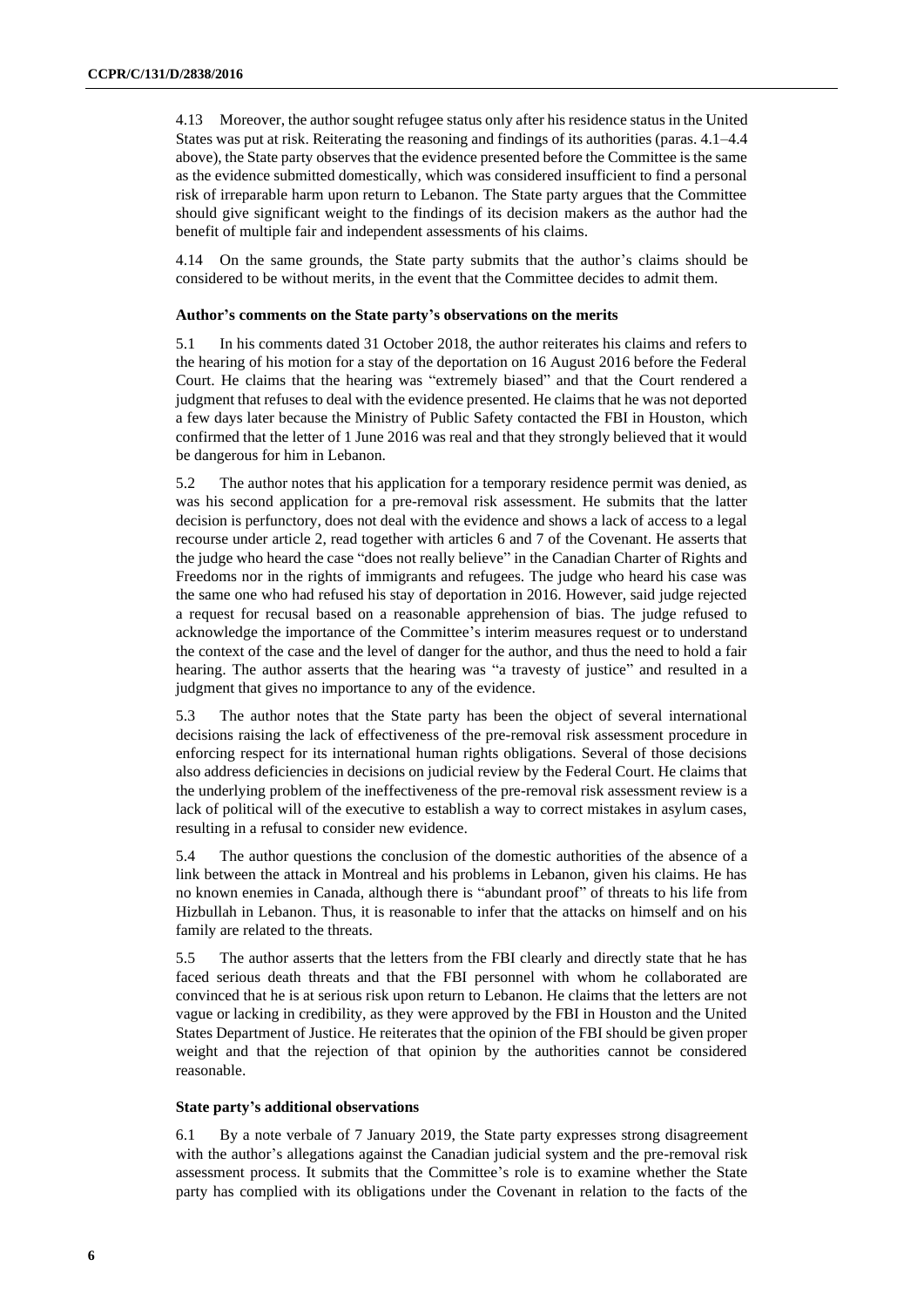communication. It reiterates that the Committee should not review the factual and legal findings, as the domestic processes were not arbitrary and did not lead to a denial of justice.

6.2 The State party also strongly objects to the author's allegations against the Federal Court judge who dismissed his application for review of his second application for a preremoval risk assessment. It submits that the author's allegations have no basis in fact or law. The fact that the same judge previously refused his application for a stay of deportation does not raise a reasonable apprehension of bias. The State party observes that the author has provided no other facts to support his allegations and that he is simply unhappy with the decision of the Federal Court. Furthermore, the State party refers to domestic jurisprudence confirming the independence of the pre-removal risk assessment process<sup>4</sup> and cases where the Committee has rejected similar allegations by the author's counsel.<sup>5</sup>

#### **Author's further comments**

7. On 17 July 2019, the author submitted a copy of a motion by his lawyer in the United States to terminate the immigration proceedings before the Executive Office for Immigration Review in Houston. The motion mentions his history in working for the counter-terrorism unit of the FBI and in uncovering Medicare and Medicaid fraud in 2007. It also mentions that he and his family have received death threats in retaliation for such activities after he was forced to disclose his identity and affiliation with the FBI. He also submits a judgment from the United States District Court for the Southern District of Texas, Houston Division, dated 1 July 2009, which mentions him as a paid confidential informant of the FBI.

#### **Issues and proceedings before the Committee**

#### *Consideration of admissibility*

8.1 Before considering any claim contained in a communication, the Committee must decide, in accordance with rule 97 of its rules of procedure, whether it is admissible under the Optional Protocol.

8.2 As required under article 5 (2) (a) of the Optional Protocol, the Committee has ascertained that the same matter is not being examined under another procedure of international investigation or settlement.

8.3 The Committee notes that, in its submissions of 10 May 2017, the State party argued that the author had not exhausted domestic remedies as his application for leave for judicial review of the decision on his second application for a pre-removal risk assessment remained pending. The Committee notes, however, that the author had already obtained a decision on his first application for a pre-removal risk assessment, as well as a decision by the Federal Court on his request to review that decision, when he filed the communication. The Committee also notes that the Federal Court took a decision on the application on 31 August 2017. The State party has not argued the non-exhaustion of any other remedies. Accordingly, the Committee considers that it is not precluded under article  $5(2)$  (b) of the Optional Protocol from examining the communication.

8.4 The Committee notes the State party's submission that the author's claims under articles 2, 23 and 24 are inadmissible as insufficiently substantiated. As for the claim of a violation of article 2, read in conjunction with articles 6 and 7 of the Covenant, the Committee notes that, at the time of the submission of the application, the author had been able to file, and have decisions taken on, an asylum application, a request for leave for judicial review of the decision on said application, an application for a pre-removal risk assessment, a request for leave for judicial review and a second application for a pre-removal risk assessment while remaining in Canada. He also obtained decisions on a request for a stay of his removal, a request for judicial review of the decision on that request and an application for a judicial stay of removal. Moreover, the Committee considers that the allegations concerning the

<sup>4</sup> Supreme Court of Canada, *Say et al. v. Canada* (Solicitor General), 2005 FC 739; *Say v. Canada* (Solicitor General), 2005 FCA 422; and *Nalliah v. Canada* (Solicitor General), 2004 FC 1649.

<sup>5</sup> *Singh v. Canada* [\(CCPR/C/86/D/1315/2004\)](http://undocs.org/en/CCPR/C/86/D/1315/2004), paras. 6.2–6.3; and *Khan v. Canada* [\(CCPR/C/87/D/1302/2004\)](http://undocs.org/en/CCPR/C/87/D/1302/2004), para. 5.3.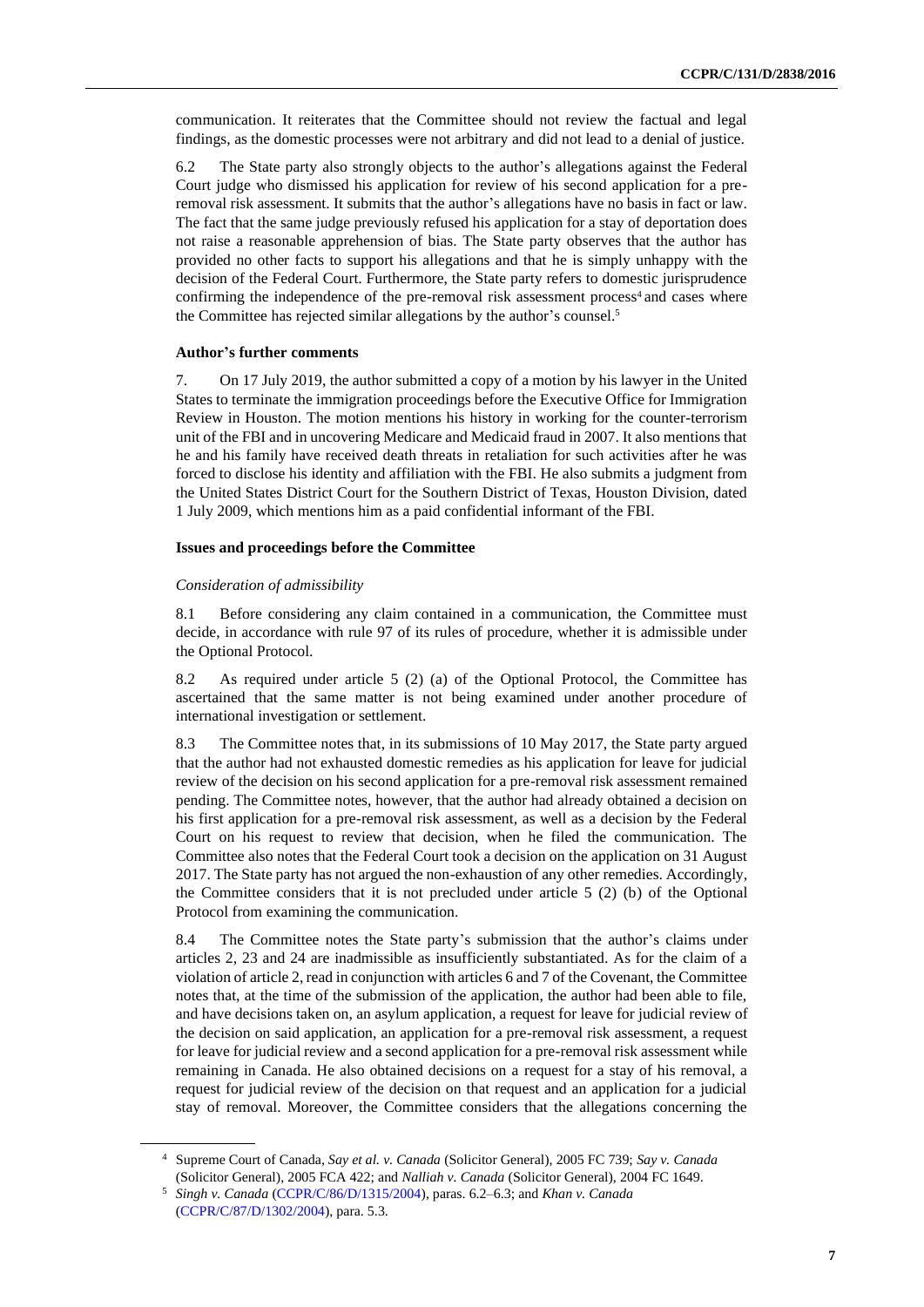hearings on his motion for a stay of the deportation and on his second application for a preremoval risk assessment contain no specific reasons capable of showing a breach of his right to an effective remedy. Thus, and given the circumstances of the present case, the Committee considers that the claim under article 2, read together with articles 6 and 7 of the Covenant, is insufficiently substantiated for the purpose of admissibility. The Committee further notes that the author has provided no information or proof to substantiate his claims under articles 23 and 24 of the Covenant. Accordingly, the Committee finds that the claims made under articles 2, read in conjunction with articles 6 and 7, and articles 23 and 24 of the Covenant, are insufficiently substantiated and therefore inadmissible under article 2 of the Optional Protocol.

8.5 The Committee considers that the author has sufficiently substantiated his remaining claims raising issues under articles 6 and 7 of the Covenant, for the purpose of admissibility, by detailing the facts and the basis of the claims for a decision by the Committee. Therefore, the Committee declares the communication admissible as raising issues under articles 6 and 7 of the Covenant, and proceeds with its consideration on the merits.

#### *Consideration of the merits*

9.1 The Committee has considered the communication in the light of all the information made available to it by the parties, in accordance with article 5 (1) of the Optional Protocol.

9.2 The Committee takes note of the author's allegation that the State party would breach its obligations under articles 6 and 7 of the Covenant by removing him to Lebanon because of the alleged threat posed by Hizbullah and other armed groups relating to his cooperation with the FBI and service in the United States Navy, the general situation in Lebanon for Palestinian refugees and the unrest because of the conflict in the Syrian Arab Republic.

9.3 The Committee recalls its general comment No. 31 (2004) on the nature of the general legal obligation imposed on States parties to the Covenant, in which it refers to the obligation of States parties not to extradite, deport, expel or otherwise remove a person from their territory, where there are substantial grounds for believing that there is a real risk of irreparable harm, such as that contemplated by articles 6 and 7 of the Covenant. The Committee has also indicated that the risk must be personal  $6$  and that the threshold for providing substantial grounds to establish that a real risk of irreparable harm exists is high.<sup>7</sup> Thus, all relevant facts and circumstances must be considered, including the general human rights situation in the author's country of origin. The Committee further recalls its jurisprudence that considerable weight should be given to the assessment conducted by the State party and that it is generally for the organs of the States parties to the Covenant to review and evaluate facts and evidence in order to determine whether such a risk exists,<sup>8</sup> unless it is found that the evaluation was clearly arbitrary or amounted to a manifest error or a denial of justice.<sup>9</sup>

9.4 The Committee notes the statement in the submission of the State party that significant weight should be given to the findings of the domestic authorities as the author had the benefit of multiple fair and independent assessments, including by courts, of his claims. In line with these assessments, the State party argues that he failed to demonstrate a personal vulnerability to irreparable harm upon return to Lebanon. His account, as stated in his asylum application, was found to lack credibility, including because of a lack of documentary evidence, the absence of any effort taken in the United States to evade any risk following the release of F., M., A. and A. until his residence status in that country came under threat, and the vague nature of his answers to questions posed by Canadian officials. Subsequently, he filed two

<sup>6</sup> *X v. Denmark* [\(CCPR/C/110/D/2007/2010\)](http://undocs.org/en/CCPR/C/110/D/2007/2010), para. 9.2; *A.R.J. v. Australia* [\(CCPR/C/60/D/692/1996\)](http://undocs.org/en/CCPR/C/60/D/692/1996), para. 6.6; *X v. Sweden* [\(CCPR/C/103/D/1833/2008\)](http://undocs.org/en/CCPR/C/103/D/1833/2008), para. 5.18; and *A.E. v. Sweden* [\(CCPR/C/128/D/3300/2019\)](http://undocs.org/en/CCPR/C/128/D/3300/2019), para. 9.3.

<sup>7</sup> *X v. Denmark*, para. 9.2; *X v. Sweden* [\(CCPR/C/103/D/1833/2008\)](http://undocs.org/en/CCPR/C/103/D/1833/2008), para. 5.18; and *A.E. v. Sweden*, para. 9.3.

<sup>8</sup> *Pillai et al. v. Canada* [\(CCPR/C/101/D/1763/2008\)](http://undocs.org/en/CCPR/C/101/D/1763/2008), para. 11.4; *Z.H. v. Australia* [\(CCPR/C/107/D/1957/2010\)](http://undocs.org/en/CCPR/C/107/D/1957/2010), para. 9.3; and *A.E. v. Sweden*, para. 9.3.

<sup>9</sup> *Y.A.A. and F.H.M. v. Denmark* [\(CCPR/C/119/D/2681/2015\)](http://undocs.org/en/CCPR/C/119/D/2681/2015) para. 7.3; *Rezaifar v. Denmark* [\(CCPR/C/119/D/2512/2014\)](http://undocs.org/en/CCPR/C/119/D/2512/2014), para. 9.3; and *A.E. v. Sweden*, para. 9.3.